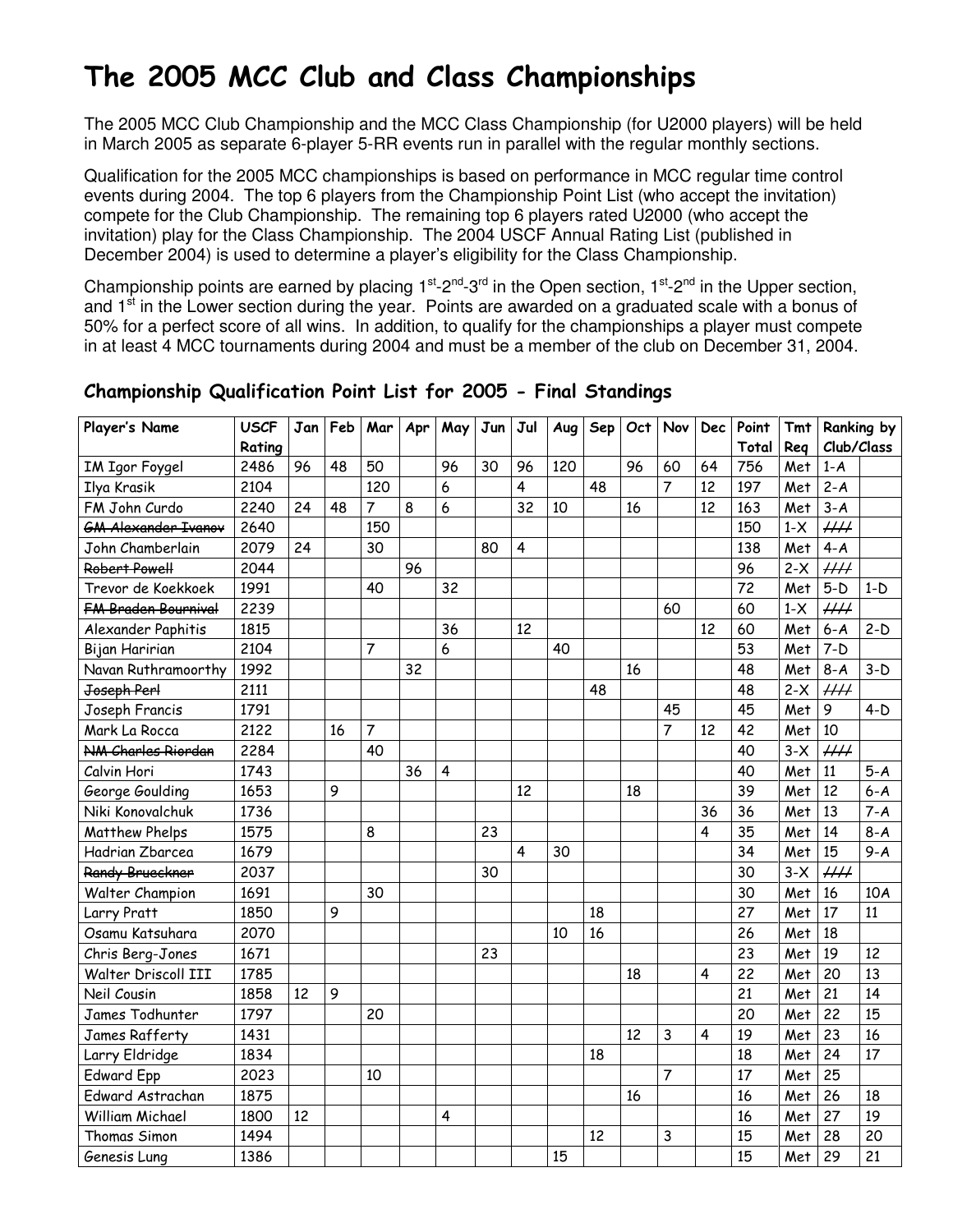| Ethan Thompson        | 1616       |    |   | 8  |    |   |   |    | 5 |  |   |   | 13 | Met   | 30       | 22                       |
|-----------------------|------------|----|---|----|----|---|---|----|---|--|---|---|----|-------|----------|--------------------------|
| Howard Goldowsky      | 1834       | 12 |   |    |    |   |   |    |   |  |   |   | 12 | Met   | 31       | 23                       |
| William Stein         | 1690       |    |   |    | 12 |   |   |    |   |  |   |   | 12 | Met   | 32       | 24                       |
| <b>Edmund Staples</b> | 1616       |    |   |    |    |   |   | 12 |   |  |   |   | 12 | Met   | 33       | 25                       |
| Seth Johnson          | 1767       | 12 |   |    |    |   |   |    |   |  |   |   | 12 | $2-X$ | $\#$     | $\mathcal{H}\mathcal{H}$ |
| Terry O'Neill         | 1619       |    |   |    | 12 |   |   |    |   |  |   |   | 12 | Met   | 34       | 26                       |
| Gregory Siciliano     | 1397       |    |   | 10 |    |   |   |    |   |  |   |   | 10 | Met   | 35       | 27                       |
| Mark Kaprielian       | 1600       |    |   |    |    |   |   |    | 5 |  |   | 4 | 9  | Met   | 36       | 28                       |
| Matthew Gosselin      | 1600       |    | 9 |    |    |   |   |    |   |  |   |   | 9  | $2-X$ | $\#$     | $\mathcal{H}\mathcal{H}$ |
| Adrian Cozma          | 2117p      |    |   |    | 8  |   |   |    |   |  |   |   | 8  | $3-X$ | $\mu\mu$ |                          |
| Michael Kaye          | 1606       |    |   |    |    |   |   |    |   |  | 8 |   | 8  | Met   | 37       | 29                       |
| <b>Reilly Nathans</b> | 1567       |    |   |    |    |   |   |    |   |  | 8 |   | 8  | $2-X$ | $\mu\mu$ | $\mu\mu$                 |
| John Bottini          | 1425       |    |   |    | 8  |   |   |    |   |  |   |   | 8  | Met   | 38       | 30                       |
| Nicholas Allgaier     | <b>UNR</b> |    |   |    |    |   |   |    |   |  | 3 | 4 | 7  | Met   | 39       | 31                       |
| Severine Wamala       | 1754       |    |   |    |    |   |   |    | 5 |  |   |   | 5  | Met   | 40       | 32                       |
| Geoffrey Polizoti     | 2094       |    |   |    |    |   |   | 4  |   |  |   |   | 4  | $1-X$ | $\mu\mu$ |                          |
| Gabriel Frieden       | 1855       |    |   |    |    |   |   | 4  |   |  |   |   | 4  | $2-X$ | $\mu\mu$ | $\mu\mu$                 |
| Gatumba Abu           | 1610       |    |   |    |    | 4 |   |    |   |  |   |   | 4  | Met   | 41       | 33                       |
| James Krycka          | 1515       |    |   |    |    |   |   | 4  |   |  |   |   | 4  | Met   | 42       | 34                       |
| Harvey Reed           | 1371       |    |   |    |    |   | 4 |    |   |  |   |   | 4  | Met   | 43       | 35                       |
| <b>Trent Masiki</b>   | 1251       |    |   |    |    |   | 4 |    |   |  |   |   | 4  | $3-X$ | $\mu\mu$ | HH 1                     |
| Michael Oliveri       | 1200       |    |   |    |    |   | 4 |    |   |  |   |   | 4  | Met   | 44       | 36                       |
| T.J.Martin            | 1624       |    | 3 |    |    |   |   |    |   |  |   |   | 3  | Met   | 45       | 37                       |
| Nikolay Popov         | 1491p      |    | 3 |    |    |   |   |    |   |  |   |   | 3  | Met   | 46       | 38                       |
| Brian O'Rourke        | 1439       |    | 3 |    |    |   |   |    |   |  |   |   | 3  | Met   | 47       | 39                       |
| Larry Zhu             | 1231       |    |   |    |    |   |   |    |   |  | 3 |   | 3  | Met   | 48       | 40                       |
|                       |            |    |   |    |    |   |   |    |   |  |   |   |    |       |          |                          |

#### Column Notes:

- Column Tmt Req states the number of tournaments played as "1", "2", "3", or "Met" (for 4 or more). If the 4-tournament requirement has not been met at year's end, the player is disqualified and "**-**X" is placed after the tournament count.
- Column **Ranking by Club/Class** gives players' current rankings for the Club Championship and for the Class Championship (if eligible). An U2000 player who qualifies for both championships can choose to play in either championship event. If a player qualifies but declines to play, the next ranked player in the list will be invited to the event. A player who accepts an invitation is identified by "-A" after the ranking and a player who declines an invitation is identified by "-D" after the ranking.

#### Point Allocation Rules:

- Points are given for placing  $1^{st}$ -2<sup>nd</sup>-3<sup>rd</sup> in the Open section,  $1^{st}$ -2<sup>nd</sup> in the Upper section, and  $1^{st}$  in the Lower section:
	- $\gg$  For 4-round events the allocation is: 64 32 16 / 24 12 / 8
	- $\gg$  For 5-round events the allocation is: 80 40 20 / 30 15 / 10
- Points are given for placing 1<sup>st</sup>-2<sup>nd</sup>-3<sup>rd</sup>-4<sup>th</sup>-5<sup>th</sup>-6<sup>th</sup> in the MCC Club Championship event as follows: 100 50 40 30 20 10
- For a placement tie, the available points are divided equally among the players and rounded up to the next whole number
- In addition, a bonus of 50% of the points earned is awarded to any player who posts a perfect score of all wins in an event

#### Tie Break Rules:

- 1. Most points earned in the Open and Club Championship sections combined
- 2. Most points earned in the Upper section
- 3. Most events in which points were earned
- 4. Highest rating from the 2004 USCF Annual Rating List (December 2004); full rating takes precedence over provisional rating
- 5. Coin toss